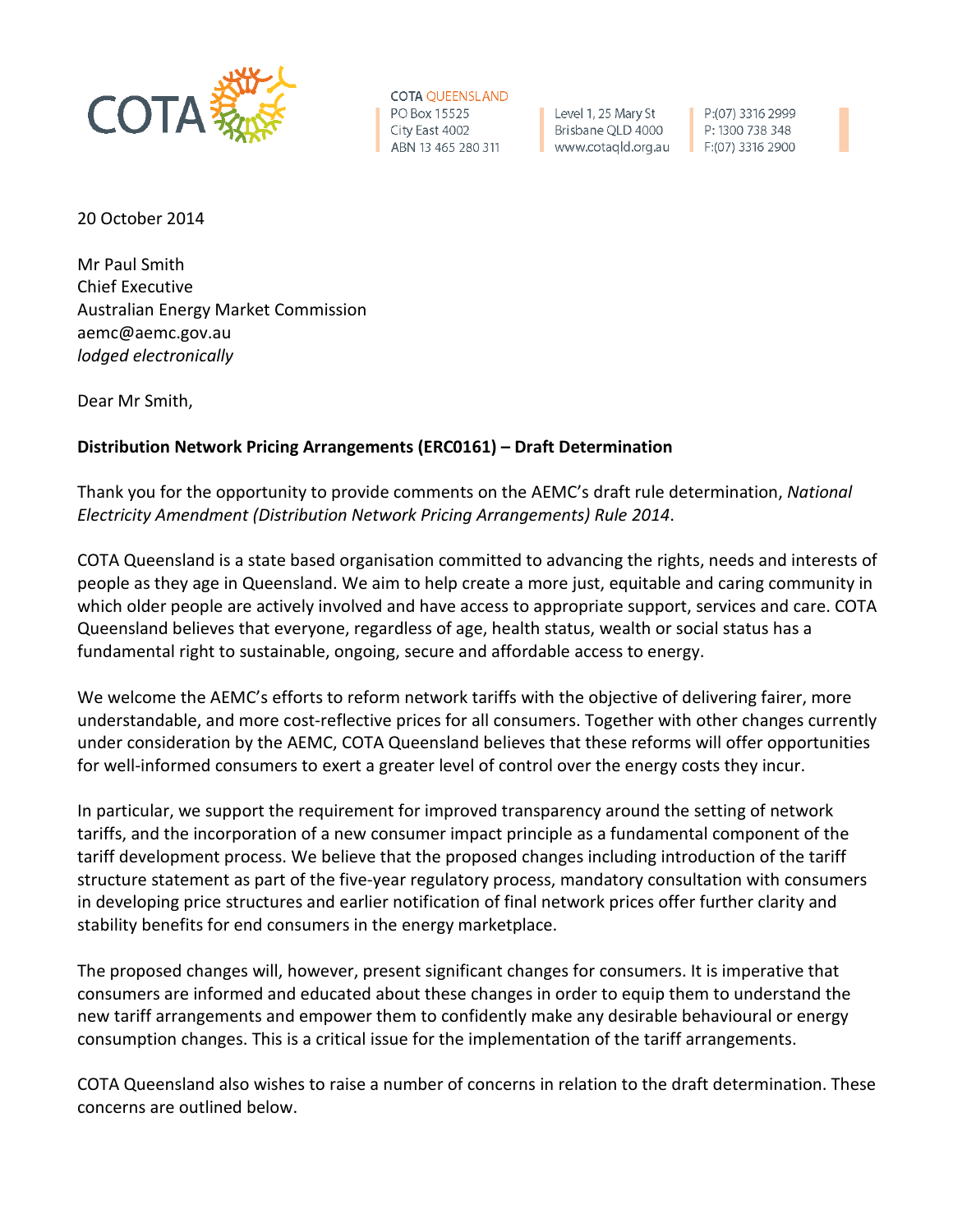## **1) Reliance on Effective Consumer Engagement**

The new rules place a very high reliance on network businesses being able to demonstrate effective consumer engagement. Since the introduction of the AER's Consumer Engagement Guideline in 2013, network businesses have been attempting to meaningfully engage with consumers to develop their five-year regulatory proposals, with varying degrees of success. Generally network businesses have been 'informing' consumers, rather than 'consulting' or 'involving' them in decisions. Due to the immaturity of consumer engagement by network businesses in Australia at this time, it is unlikely that a robust and balanced consumer engagement process can be exercised before the first tariff structure statements are due to be submitted (potentially 30 June 2015).

COTA Queensland considers that in this environment, additional protections are required for consumers. Specifically, we request that the following protections be considered:

- (a) Within the new pricing objective, balancing the requirement for cost-efficiency with a requirement for 'fair and reasonable' outcomes for consumers;
- (b) Introducing limits on any increases in the fixed charge component of tariffs for residential consumers to avoid the temptation for network businesses to simply allocate the major portion of residual costs to fixed charges, particularly in jurisdictions where there is a low penetration of advanced meters. Increased fixed charges are not acceptable for low usage consumers, and provide no incentives for energy efficiency or behavioural change, other than disconnection from the grid.

### **2) Impact for Vulnerable Consumers**

As with any change in tariff structures, there will inevitably be 'winners' and 'losers'. COTA Queensland is concerned that in some cases, the 'losers' may be vulnerable consumers who are already struggling with energy affordability. We understand that the consumer impact principle will require network businesses to minimise the impact of annual price changes for consumers, but there is little that a network business can do to ameliorate any seriously detrimental effects on vulnerable consumers. The AEMC has recommended that governments review their energy concession schemes in the light of these changes. COTA Queensland suggests that the AEMC is best-placed to carry out such a review on a national basis with a full understanding of the impending changes in the energy market. A national review conducted by the AEMC could then inform jurisdictional decisions in relation to appropriate concession structures and targeting within a national framework.

### 3) **Implementation Issues**

Whilst generally supportive of the proposed rule changes, COTA Queensland has concerns regarding various aspects of their implementation. We suggest that early consideration of these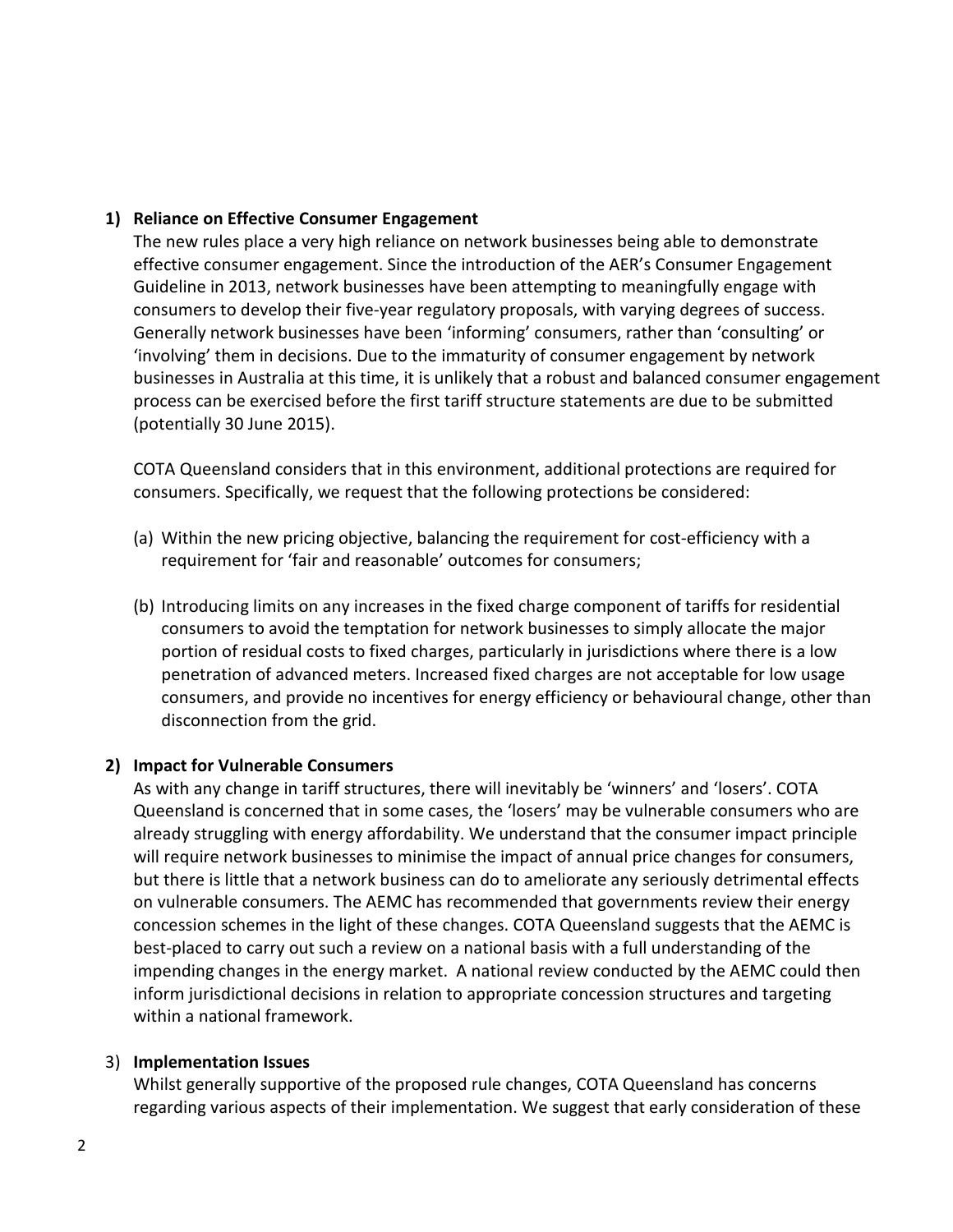issues is essential to ensure a smooth transition to the new arrangements, and ultimately to the realisation of consumer benefits.

#### (a) Obligations for retailers

Although network businesses will be required to adhere to the proposed new principles and rules, and engage with consumers in the development of new network tariffs, there is no obligation on retailers to pass these network tariffs and price signals on to consumers. Indeed, retailers have the option to completely redesign tariff structures and therefore to distort or compromise any price signals designed by distributors and endorsed by consumers. This potential outcome would undermine the achievement of any benefits sought through these new arrangements. It would also be very damaging to the confidence and ongoing commitment of those consumers who engage with network businesses in the development of new tariffs, only to discover that the agreements reached can be overturned by retailers. COTA Queensland urges the AEMC to consider introducing mechanisms that will require retailers to faithfully reflect the distributors' network price signals.

### (b) AER Resourcing

Network businesses will be required to submit Tariff Structure Statements and to demonstrate how they have consulted with consumers about their tariff structures, including whether these are able to be easily understood. While we welcome these changes, it is clear that this will result in a large additional workload for the AER. The success of the proposed approach relies upon stringent assessment of each network business's proposal by the AER. The proposed implementation timeframe implies a significant workload peak between June 2015 and February 2016. It is not apparent how this additional workload will be resourced. COTA Queensland recommends that the AEMC ensures that any proposed implementation timetable can be properly supported by appropriate AER resources.

### (c) Consumer Education

As mentioned previously, consumer information and education is a critical element of the distribution network pricing reform program. For both networks and consumers to reap the benefits of these reforms, consumers must be well-informed about the changes that impact them, and motivated to adopt behavioural changes where appropriate. Without a comprehensive and well-designed consumer education campaign, consumers are likely to become more confused by their power bills and less inclined to actively engage with the energy market. COTA Queensland recommends that the AEMC provide guidance to both network businesses and retailers in relation to the necessity for such a campaign, responsibilities for its implementation and the essential features to be incorporated.